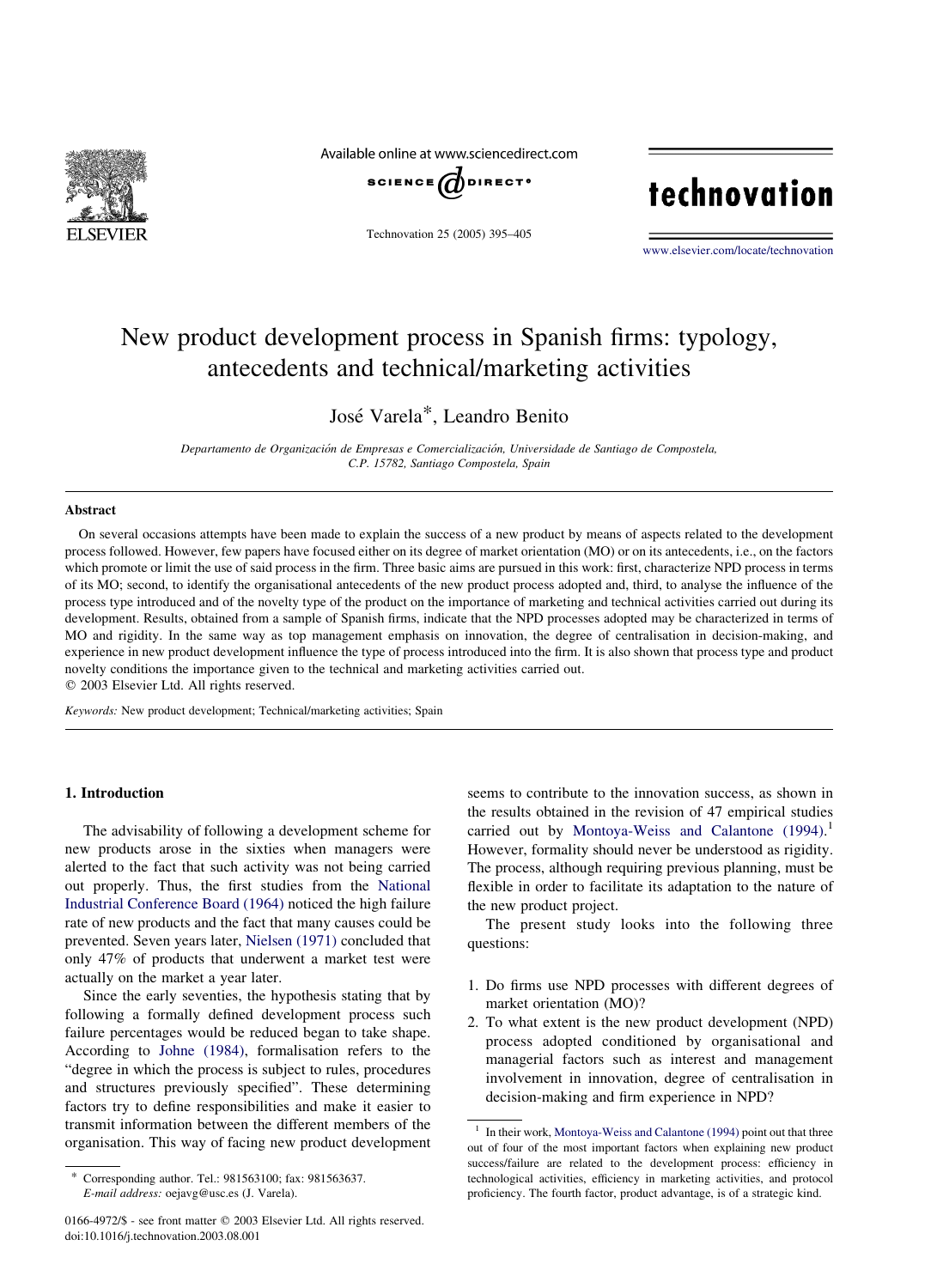

Fig. 1. Conceptual framework.

3. What influence do the NPD process adopted and the novelty type have on the importance given to the technical and marketing activities which make up the process?

So then the study makes three contributions to literature on NPD. First, it looks into the type of processes adopted in terms of MO. Second, it examines to what extent several organisational and managerial characteristics affect the type of NPD process used. Third, it analyses how the process adopted and the product novelty influence the mean importance given to the technical and marketing activities of the process.

In the sections to follow we present the conceptual framework and the proposed relationships. Then, we explain the research design and review the findings from a sample of 75 firms in Spain. In the final sections the results and managerial implications will be discussed, and suggestions for further research will be proposed.

#### 2. Framework

The conceptual framework that guided our research is presented in Fig. 1. This framework shows that we expect three organisational characteristics to determine the type of NPD process adopted and that this variable along with the type of new product to be developed influence the importance of technical and marketing activities which make up the process. We will develop propositions with regard to these relationships below.

#### 2.1. NPD process type

Generally speaking, we may assert that the more successful firms in new product commercialisation have a formal development process that is maintained for a long period of time ([Booz, Allen & Hamilton, 1982\)](#page--1-0).

A review of the literature on this subject allows us to identify three main ways of facing a new product development process that, in chronological order, are known as first-, second- and third-generation processes.

First-generation schemes have a functional structure where the technical area acts as the new product development guide, marketing being limited to the final phase (that of launch). These models follow a control and measure methodology, ensuring that the project is adequately developed and that all tasks are fulfilled.

Taking these first models as a basis, second-generation schemes were developed and nowadays are applied. This scheme adjusts to a systematic process called "stage-gate" ([Cooper, 1990\)](#page--1-0) that serves as a guide starting from the generation of a new product idea to its launching. The proposed process is sequential and, as happens with firstgeneration schemes, has a rigid structure. On the other hand, it includes aspects that involve important advantages derived basically from the purely inter-functional approach ([Cooper and Kleinschmidt, 1991](#page--1-0)) both in its actions and decisions: together with R&D, the marketing department takes an active part in the entire process of the new product project, generating market information and incorporating it into the decision-making. However, this scheme also presents some limitations, mainly derived from its structural rigidity, a feature already present in first-generation schemes.

More recently, in order to face the challenge derived from the high speed with which changes occur and the growing competence in the new product development field, [Cooper \(1994\)](#page--1-0) proposed the third-generation process. Centred on achieving speed and flexibility, $2$  this process is based on the balancing of detail and speed without neglecting the consumer at any moment.

[Takeuchi and Nonaka \(1986\)](#page--1-0) were pioneers in highlighting that, given the high speed with which changes occur and the growing competence in the new product development field, firms must focus their processes on speed and flexibility, proposing a product development process based

<sup>2</sup> [Cooper and Kleinschmidt \(1986\)](#page--1-0) have found a correlation between project success and fulfilment degree in the development process. This is an important finding, since it shows that, despite the need to carry out some tasks in a non-sequential manner, each one must be carried out with a minimal level of success.